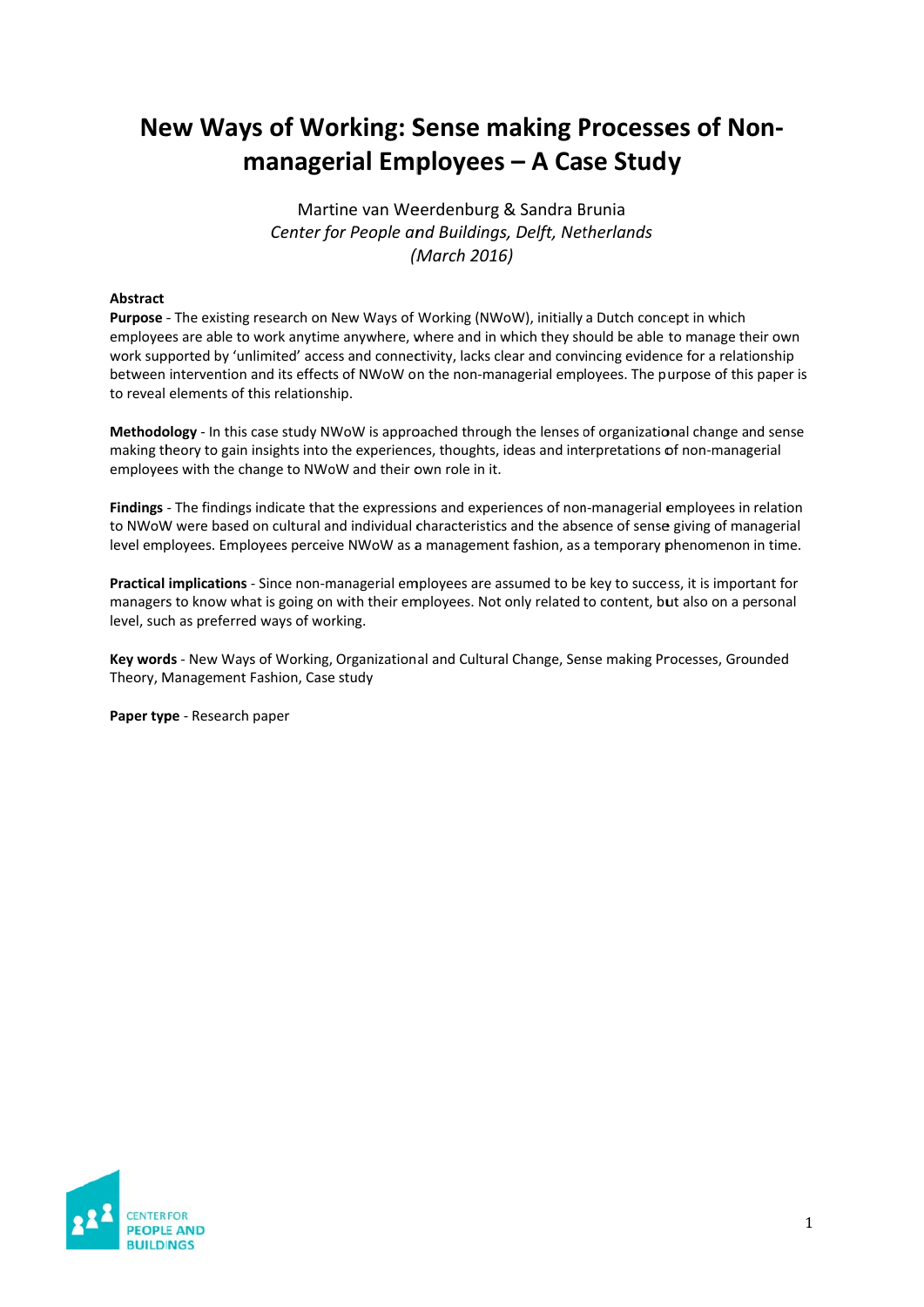## **INTRODUCTION**

Charles Darwin once stated that 'it is not the strongest of the species that survives, nor the most intelligent, but the one most responsive to change'. Through the years, organizational life have been changing fast: New technologies, such as internet and social media, are now within everyone's reach, which affects the client demand and changes internal organizational processes. The challenge for organizations lies in coping with this rapidly changing environment.

An organizational development that keeps both employees as well as employers engaged in different work environment is the so-called New Ways of Working (NWoW), translated from the Dutch term 'Het Nieuwe Werken'. NWoW is initially a Dutch concept in which employees are able to work anytime and anywhere, where they should be able to manage their own work supported by 'unlimited' access and connectivity, and where they can adjust their work conditions to personal preferences (Baane, Houtkamp & Knotter, 2011). The emergence of new technology, changes in work environment, and calls for behavioral changes are interrelated.

## **RELEVANCE OF THIS STUDY**

The limited research on NWoW has shown positive and negative assumptions. Positive outcomes seem mostly expressed through financial indicators, such as lower premises costs, higher productivity, and higher profitability, as well as in results that refer to the image and the profiling of the organization, such as employee satisfaction, work-home balance. Negative aspects of NWoW seem to be based on the difficulty to change people's mindset and routines which have been embedded in their systems over a long period of time and the chance to fall back into their old habits is plausible (Baane et al., 2011).

Unfortunately, this existing research lacks clear and convincing evidence for a causal relationship between intervention and its effect of NWoW as a whole on the non‐managerial employees (Baane et al., 2011; Bailey & Kurland, 2002; Batenburg & Van der Voordt, 2008). Subsequently, every actual organizational change starts with the intrinsic motivation of employees to change their selves, making insights in employees' understanding the key to success for change in organizations. While NWoW may contribute to for example cost savings or increasing productivity, a precondition is that this organizational change has to be accepted by the employees. An important aspect in accepting NWoW is what employees find important in their work, how they want to be facilitated through technical support and the organization, and also whether they know about the possible personal benefits. Non-managerial employees are key to success of change and therefore this paper will focus on non‐managerial employees.

Furthermore, most research on NWOW is done through quantitative research methods (Baane et al., 2011; NYFER, 2012; TNS NIPO, 2010; Volberda, 1999), in which no attention is paid to qualitative research especially in relation to non-managerial employees. Considering the lack of clear and convincing qualitative evidence, especially for lower level employees, and since both positive and negative experiences of initiatives related to NWoW have never been mapped together before, an in‐depth analysis focusing on the experiences and expressions of non-managerial employees may provide better understanding whether non-managerial employees actually adopt NWoW and how they incorporate it into their lives. The purpose of the study described in this paper is to gain insight in how non‐managerial employees give meaning to their experiences and actions of NWoW. Therefore, the main research question examined in this study is as follows:

## How do non-managerial employees make sense of New Ways of Working (NWOW) and express and experience *this in their work?*

In order to give an answer to this research question, answering the following sub questions is needed: How do non‐managerial employees express NWoW in their work? How do non‐managerial employees experience NWoW through their work? How do non‐managerial employees interpret NWoW?

#### **THEORETICAL LENSES**

In this study, NWoW is approached through two (theoretical and analytical) lenses, which are organizational change theory and sense making theory. NWoW affects the whole organization from higher management to lower level employees. Therefore, it may be seen as an organizational change. In addition, sense making theory gives the possibility to approach NWoW through expressions and experiences of non-managerial employees. Both lenses are explained independently. We also demonstrate how they are connected to each other and why NWoW is related to both lenses.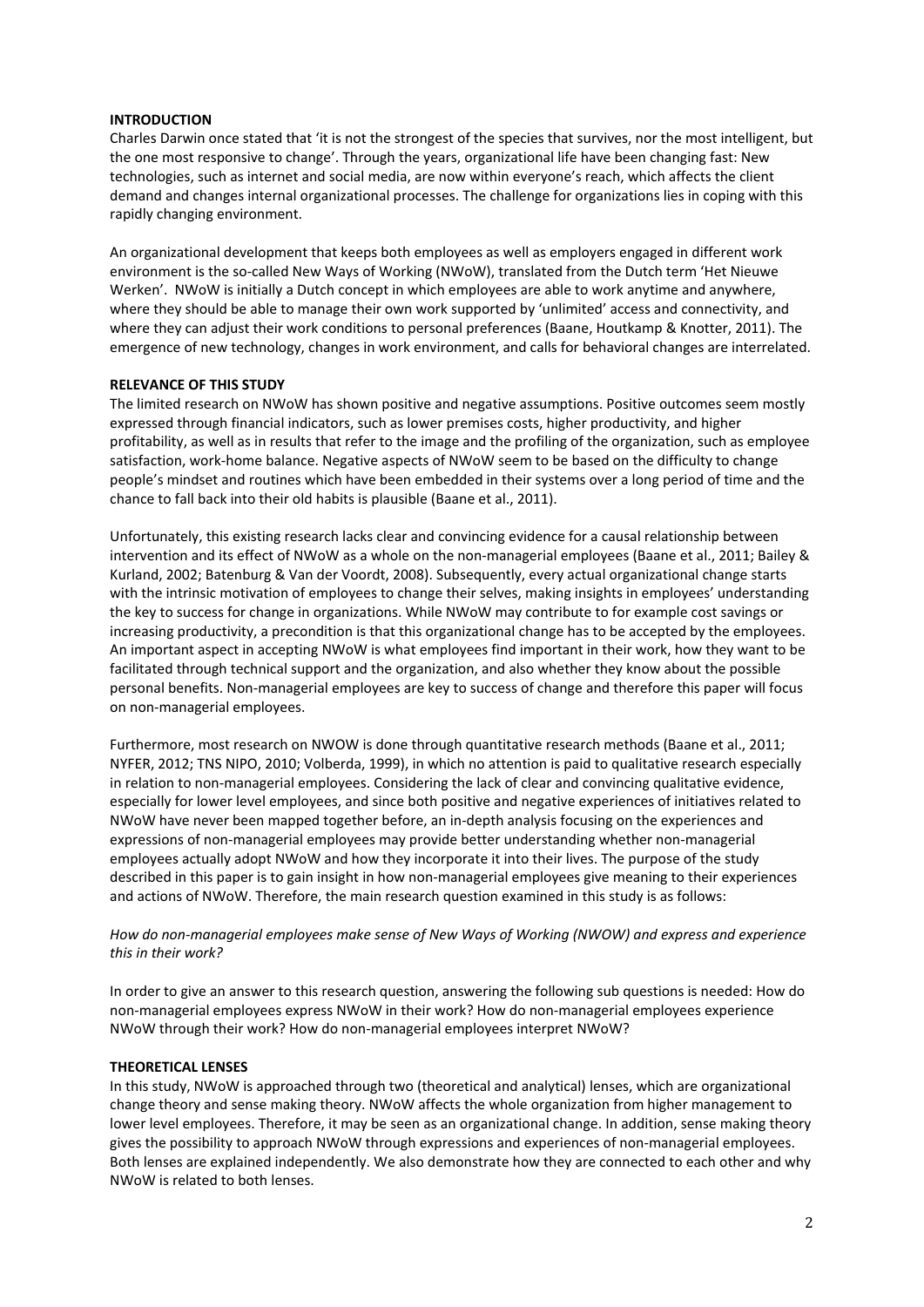## **Organizational change theory**

Within the past twenty years, literature about organizational change has become theoretically richer and more descriptive (Weick & Quinn, 1999). According to Gioia and Chittipeddi (1991), change involves "an attempt to alter the current way of thinking and acting by the organization's members" (Gioia & Chittipeddi, 1991: 433). Organizational development theory describes change as:

*"a set of behavioral science‐based theories, values, strategies, and techniques aimed at the planned change of the organizational work setting for the purpose of enhancing individual development and improving organizational performance, through the alteration of organizational members on‐the‐job behaviors" (Porras & Robertson, 1992: 723).* 

In context of this study, the organizational development theory is further elaborated since NWoW involves a strategic change that "concentrates on work‐setting changes that either help an organization better adapt to its current environment or improve its fit into an expected future environment" (Porras & Silvers, 1991: 54).

Change may be continuous, which is something that emerges (Weick & Quinn, 1999), without explicit intentions (Orlikowski, 1996), and in which work processes (Brown & Duguid, 1991) and social practices (Tsoukas, 1996) (want) to be improved continuously. Still, organizational change is also often mentioned in conjunction with failure (Weick & Quinn, 1999) because employees might not be adaptive to the constant changes (Dunphy, 1996). Weick and Quinn (1999) argue that "the challenge is to gain acceptance of continuous change throughout the organization so that these isolated innovations will travel and be seen and relevant to a wider range of purposes at hand" (p.381).

Therefore, one of the aspects that may be taken into consideration when entering a strategic change process is managerial cognition (Rajagopalan & Spreitzer, 1997): i.e. knowledge structures, core beliefs, cause maps, and schemas, through which managers determine their environment. Top managers identify and interpret problems and issues in the organization through their set of assumptions from which a strategic change arises. In addition, research about change often takes a top management perspective (Gioia & Chittipeddi, 1991; Gioia & Thomas, 1996; Rajagopalan & Spreitzer, 1997), because managers are primarily responsible for setting a strategic plan and direction and guiding the actions that will realize those plans. Therefore, top management activities are key to the effectiveness of the overall change process in the initiation phase (Gioia & Chittepeddi, 1991).

However, launching an organizational change is one thing, but managing its acceptance and institutionalization is another (Gioia, Thomas, Clark & Chittipeddi, 1994). Considering that Gioia (1986) suggests that, at the basic level, any substantive change leads to the alternation of existing value and meaning systems, and others claim that strategies often reflect the existing values of top managers (Bourgeois, 1984; Bower & Doz, 1979; Hambrick & Mason, 1984; Quinn, 1980), it may be assumed that values of other organizational members, such as non-managerial employees, also have influence on the change process.

Some researchers indeed point out that lower level employees have a crucial role in implementing new strategies (Bartunek, Rousseau, Rudolph & DePalma, 2006, Maitlis & Sonenshein, 2010). Balogun and Johnson (2005) even wonder what the feasibility of top-down control of change programs is. Senior managers are providing a 'blue print' for change, but it is unclear how this is received by lower levels in the organization. Management cannot assume that employees will simply accept their plans and adopt new behavioral routines. It depends on the amount of autonomy and dependence whether individuals act or not (Stones, 2005). These statements make clear that the non-managerial employees may play a powerful role in organizations, when existing work conditions and ways of controlling employees are replaced by new work conditions and ways of control. That is why this study pays attention to how *non‐managerial* employees experience the managerial approach of change and how it influences the NWoW of non-managerial employees.

#### **Sense making processes**

To understand how non‐managerial employees translate and transform management concepts into their day‐ to-day work activities, sense making processes help to gain understanding and appreciation of these dynamics. It focuses on local perceptions and experiences and therefore helps to gain insights into non‐managerial employees' thoughts, ideas and interpretation of NWoW and their role in it. Sense making is described by Weick, Sutcliff and Obstfeld (2005) as something that: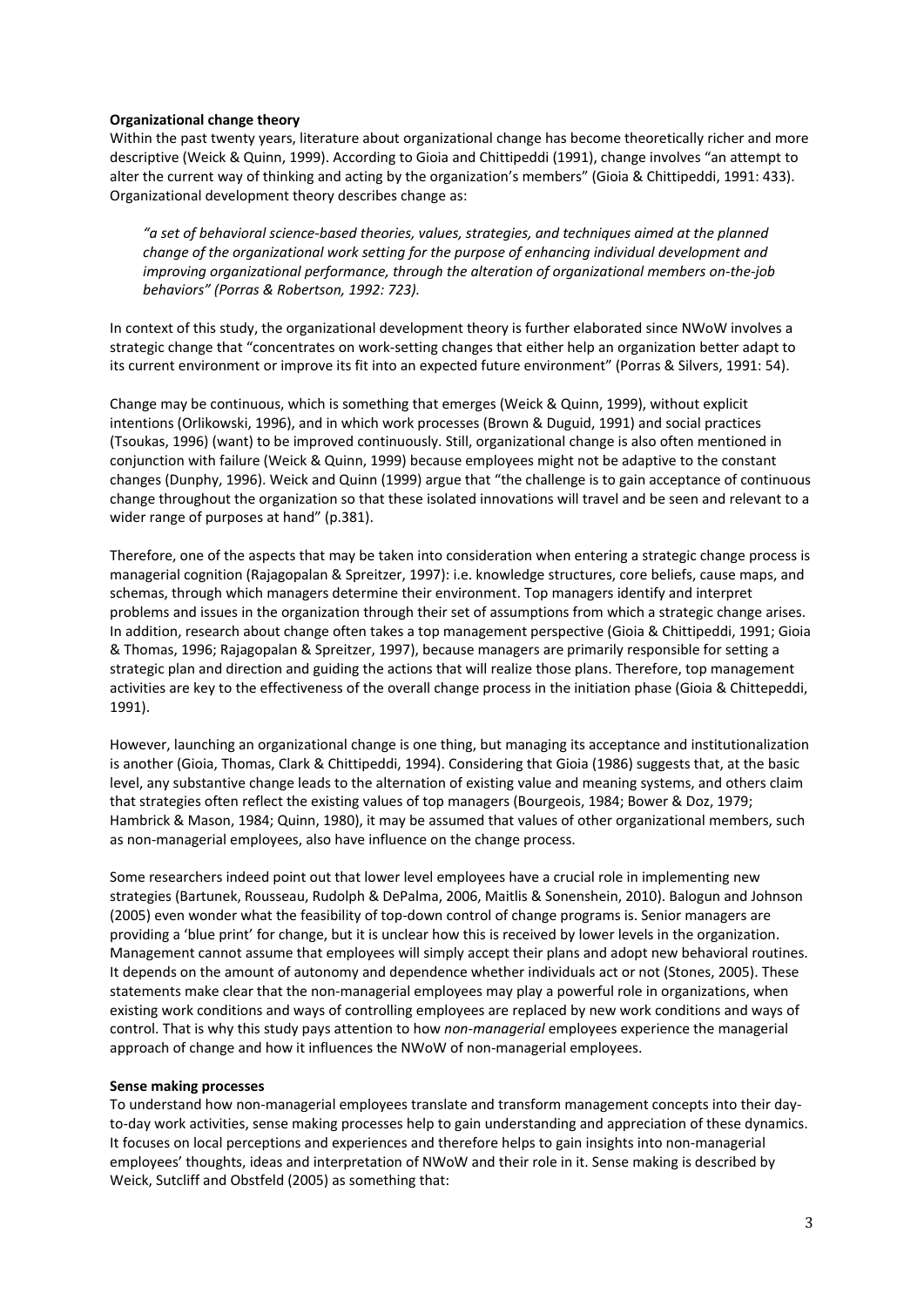"…unfolds as a sequence in which people concerned with identity in the social context of other actors engage ongoing circumstances from which they extract cues and make plausible sense retrospectively, while enacting more or less order into those ongoing circumstances. Situations, organizations and environment are talked into existence." (p. 409).

Wrzesniewski, Dutton and Debebe (2003) describe meaning of work as socially constructed, dynamic and fluid. When employees have more control and power in shaping their work environment (e.g. Wrzesniewski & Dutton, 2001) and are motivated to search for interaction in order to enhance their view of themselves (Swann, 1987), it creates a powerful dynamic to shape "the kinds of contexts employees compose for themselves" (Wrzesniewski et al., 2003: 98). In NWoW, employees receive more freedom to organize and share their work environment. This means that they are empowered by their supervisor to adopt ways of working that suits them best. However, meaning is not fixed, but an ongoing process that both reflects on and shapes patterns of action (Blummer, 1966).

Furthermore, research shows that sense making processes are important to understand change (Isabella, 1990; Gioia & Chittipeddi, 1991; Gioia et al., 1994; Gioia & Thomas, 1996), as well as to recognize shifts that occur during change (Balogun & Johnson, 2004; Poole, Gioia & Gray, 1989). For managers it is crucial to understand how change recipients react to change and the way they give shape to change.

Therefore, sense making processes give insights into the experiences of non-managerial employees and contributes to a better understanding of non‐managerial employees' thoughts, ideas and interpretations of NWoW and their role in it.

## **CONTEXT / CASE DESCRIPTION**

This research was conducted in the back office of an organization, which is part of an executive organization of the Ministry of Finance in the Netherlands. The umbrella organization has over 30.000 employees; the back office that is examined in this case study had 87 employees, which were divided into four clusters (staff, management team, a service center and an information management team).

Across the umbrella organization, several programs are in progress, so is the Program 'New Ways of Working'. This Program was officially launched in August 2012 by the Program Bureau. At that time, there were already several small studies on other ways of working. However, it was still unclear what NWoW meant for the organization. Within the vision launched a couple of months after start, the umbrella organization sees NWoW as a gradual structural change. It is a continuous and constructive process, in which the time to adapt to the new situation is taken into account. According to the Program, NWoW is based on three main components which are the foundation for a new logic of work: the mental, virtual, and physical environment (figure 1). E.g. employees do not have fixed work stations, but choose whatever work place or location fits their activities of the moment, which is accompanied by technological innovations and a different way of control.



Figure 1: The consistency of the mental, physical, and virtual environment (source: Vision document NWoW umbrella organization)

Several departments are taking steps within the scope of NWoW, and some pilots have been developed, implemented and evaluated. What these developments mean for the umbrella organization is not clear. The Program manager states that it is up to the subdivisions to apply these overall ideas to their own values, their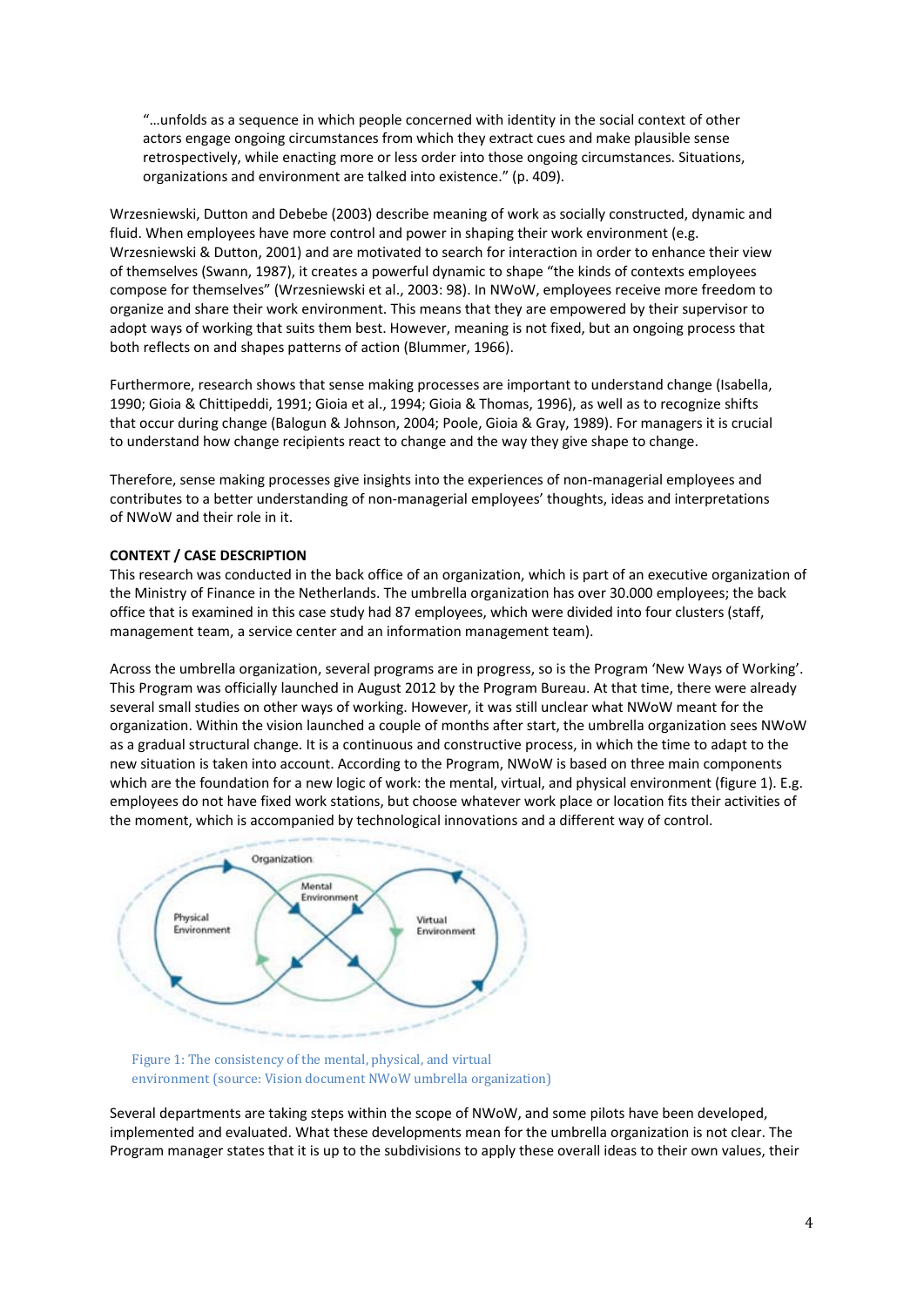goals, and so on. The perceptions of non‐managerial employees will provide more insights in the way to which NWoW is developing.

## **RESEARCH PROCESS**

In order to capture experiences of non-managerial employees, this study follows the interpretative approach, focusing on the uniqueness of human situation (Crotty, 1998), in which it addresses a deeper level of understanding human experiences because we gain real knowledge through acting on our beliefs, and on expressions and experiences and contribute to opportunities. The interpretative approach focuses on how the social world is constructed by those involved in the process (Robson, 2011). Furthermore, it provides understanding of meaning that respondents ascribe to various phenomena (Saunders, Lewis & Thornhill, 2009). Since, each employee has a different interpretation and therefore will respond differently to events that shape the process, the organization consists of many different realities. The experiences and expressions of nonmanagerial employees give an in-depth picture of how they deal with the changes in the organization. Therefore, the interpretative approach has been adopted.

Since interpretations are difficult to capture grounded theory methods (Strauss & Corbin, 1998) were chosen, because they provide the possibility to let non‐managerial employees speak and act for themselves, and for the researcher to induce new insights from the data. The study is grounded in the sense of "being derived from the study itself" (Robson, 2011: 135). To gain more insights into how non‐managerial employees give meaning to NWoW, data has been obtained particularly in the action, interaction and processes of those involved. Initially, the researcher viewed NWoW through the theoretical lens of organizational change in order to create some guidance. During the data collection, the researcher opened herself up for new theoretical insights by means of expressions and experiences of respondents. It has been an ongoing process of zooming in and zooming out (Nicolini, 2009); a constantly pendulum of induction and deduction (Kastelein, 1990). The process has brought surprises, sparked ideas and honed the researchers analytic skills; it also fostered to see the data in fresh ways (Charmaz, 2006). Since the researcher has been in an ongoing process of data collection and data analysis, she has been able to capture those experiences and interactions. Data is thus the foundation for the researchers theory presented in this article and the analysis of these data generates the concepts the researcher constructs.

#### **Method**

Data have been gathered through qualitative research methods, because of the interest in the understanding of non‐managerial employees' expressions and experiences of NWoW in terms of organizational change. The primary data were gathered through interviews. These interviews were in‐depth and semi‐structured to increase the researchers understanding about the embodied experience of NWoW. In this process, the researcher tried to create a comfortable environment in which the respondent felt at ease, allowing to receive the most sincere information of their experiences.

The secondary data collection consists of direct observations and document analysis. In order to attain a more in-depth analysis, the interviews were complemented with observations. Doing direct observations has not only provided the researcher the opportunity to capture activities and behavior, it has also enabled her to take the (physical and flexible) work environment into account. Document analysis gave insight in were in the process the organization was in the process regarding NWoW.

#### **Sample within the organization**

For this case study the sample consists of ten non-managerial employees who work in the back office of the organization and have their work basis in the same location. The respondents work across the four clusters that are part of the back office, to gain the broadest possible picture of the organization. The respondents were all interviewed twice, so that twenty interviews were conducted. The first round of interviews was conducted at the main work basis at which the employees work. The second round of interviews was conducted in a location of the employees' choice. The precondition of this location was that it was used regularly as an alternative workplace.

During one day the respondents were each individually observed and followed in their work routines. The ambiance was informal; employees involved the researcher in their work, and familiarized her with the goings of the enormous umbrella organization. Beyond these observations, direct observations at the main home base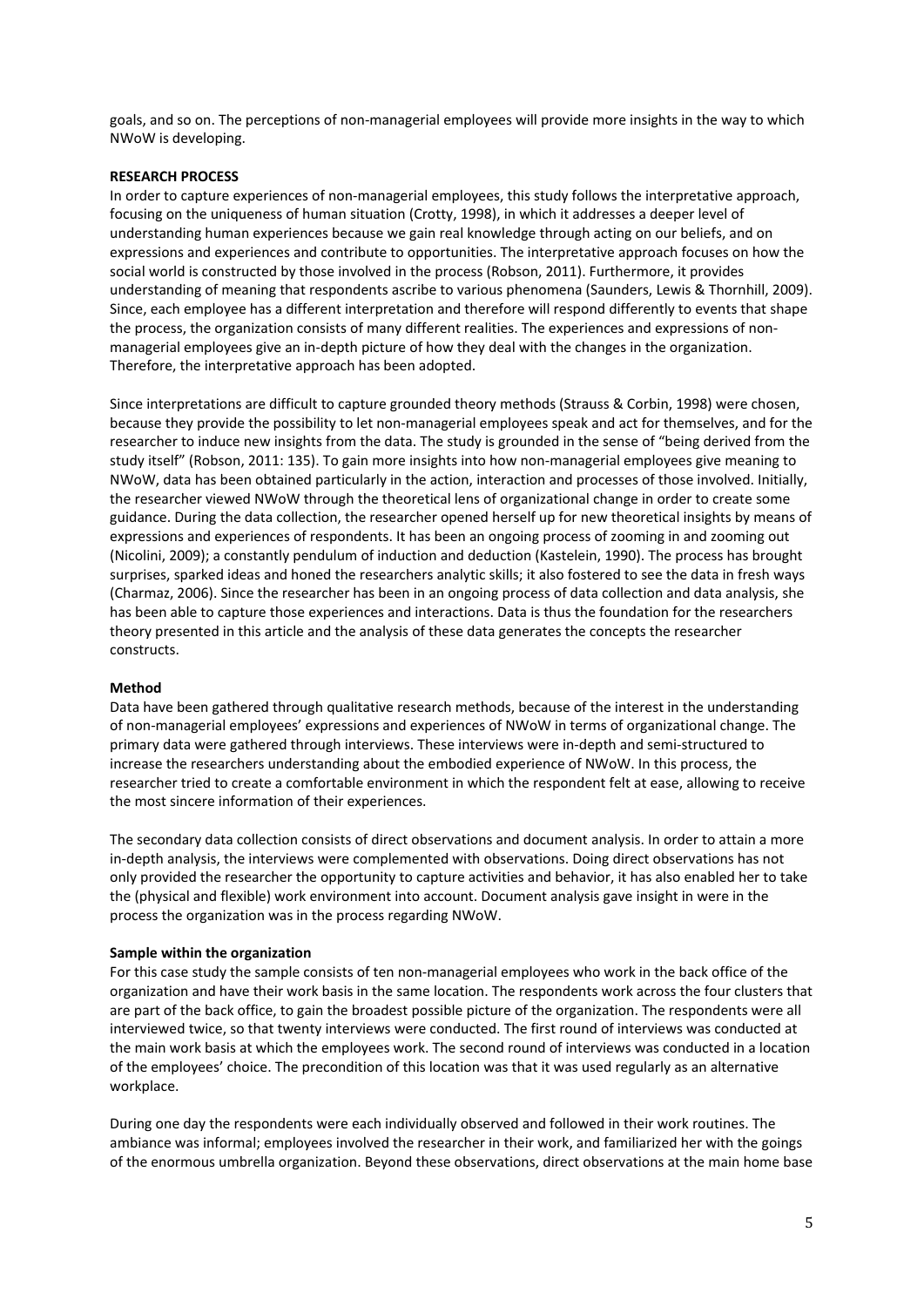gave impressions about the physical work environment, the way employees used it, and provided the researcher of some statements that support or complement experiences that have been said in interviews.

#### **Data analysis**

Grounded theory generates the theory from the data. In order to organize, analyze and interpret the data collected during the study, a thematic coding approach is used. New themes were generated from the conducted data. An overview of this data structure is presented in figure 2.



Figure 2: Data structure of the case study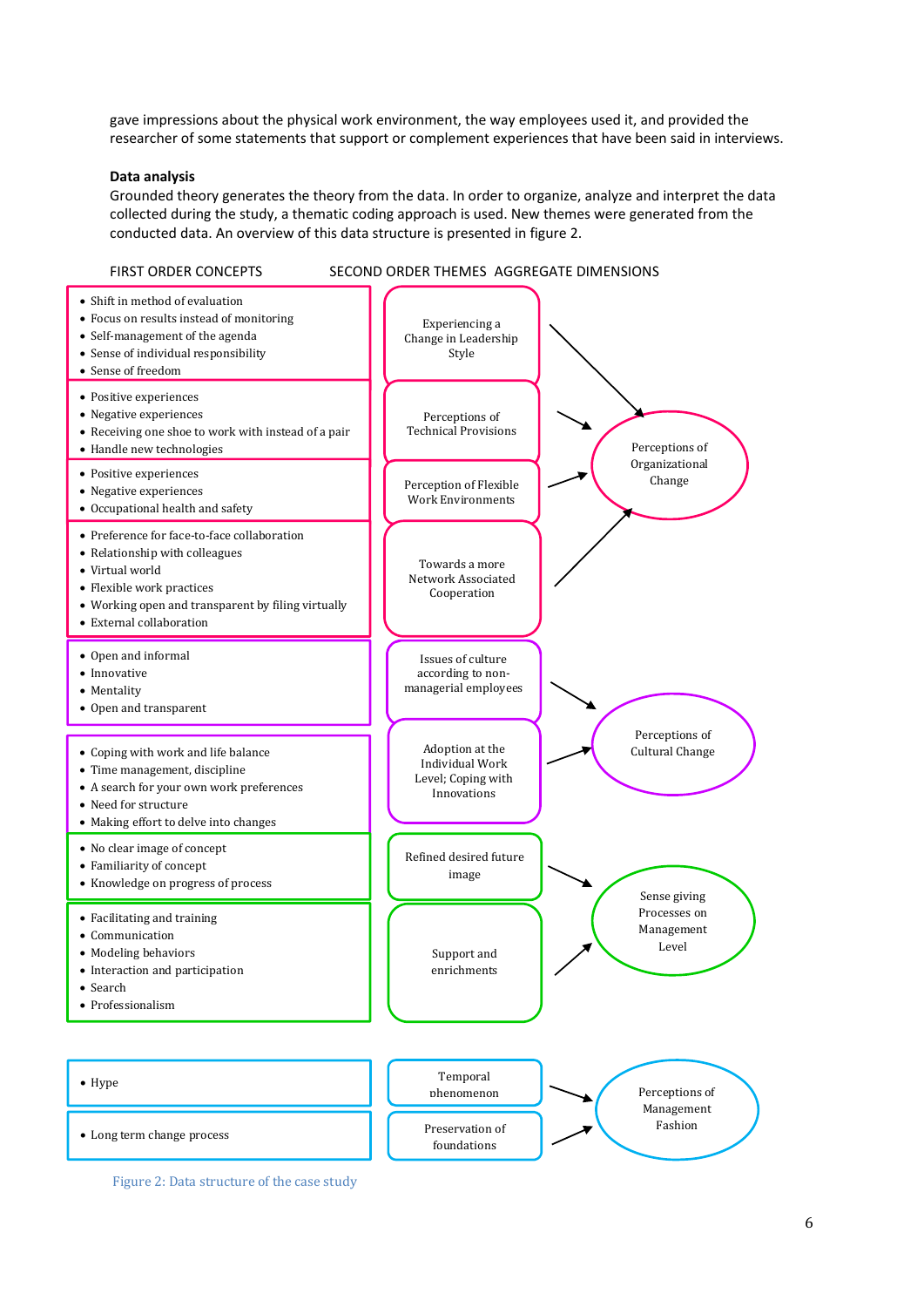## **FINDINGS**

From the case study data four dimensions came up. Each dimension consisted of several themes, of which we describe the findings in the following paragraphs.

### **Perceptions of an organizational change**

Within the dimension of perceptions of organizational change four themes have been differentiated:

#### 1. Perceptions of technical provisions

The first theme that comes up while talking about NWoW is technological developments. Within the back office employees have to deal with a tablet, smartphone, personal computer, videoconference, a social collaboration platform and wireless network. The differences in experiences vary per employee.

Positive aspects of the technological features are less travel time using videoconference, making it easier working at home using their personal computer, and the efficient use of the tablet during meetings.

*"The use of tablets during meetings] just offers more advantages because you can take notes. You* can directly put things in your notes and mail it to yourself when the meeting is over. Less time is *spent. And it saves a lot of money, paper en printing,"* (Martijn, first round)

However not all non-managerial employees use the tablet intensively during meetings; by means of pen and paper one can remember things better and the focus is more on the meeting than on what happens on the tablet.

Furthermore, the organization uses a social collaboration platform for archiving documents and having discussions to share information and knowledge. Although the platform has been in existence for several years, the platform is experienced differently in use. Mainly, it takes time to find the advantages and to implement it in their work.

"We have had a few discussions on the social collaboration platform, but that does not really work. It *is especially useful for status updates and sharing files. That's really practical."* (Interview, Tess, first round)

"At first I was not working with it at all, but now I am. I notice that some people – regardless of their age - totally get stressed when you say 'I've just put it on the social collaboration platform'". (Anniek, second round)

Additionally, the correlation between flexible workplaces and technological developments is still not efficiently. Working properly at home is lacking access to the network that is available at the office.

"It also includes a certain kind of support, for example, ICT tools, access to network and files through other places. And that part goes a bit 'wrong' on the way we entered it. Because we have for example *that organization focused housing – say NWoW – introduced in which we have given our employees one of the two shoes and the other saying 'you may walk on your sock'."* (Berry, first interview)

This also leads to frustration ("When I work from home, I just want to be able to work with the laptop and that it actually works"). Now they have to plan ahead what they need when working at home so that they can send the files needed to their private email. These expressions and experiences show that the opportunities to work from home are not yet optimal.

## 2. Perceptions of a flexible work environment

Since three years, the employees of the back office switched from a traditional working environment with fixed work places to an activity related work environment. This means that employees choose their workplace or location that fits their activities of the moment best. Thirty percent of the workplaces expired and a number of rules and standards have been established. The environment offers several workplaces in accordance with health and safety workplaces, such as concentration cubicles, and non-conform health and safety workplaces, such as the coffee table, the couches and the library table.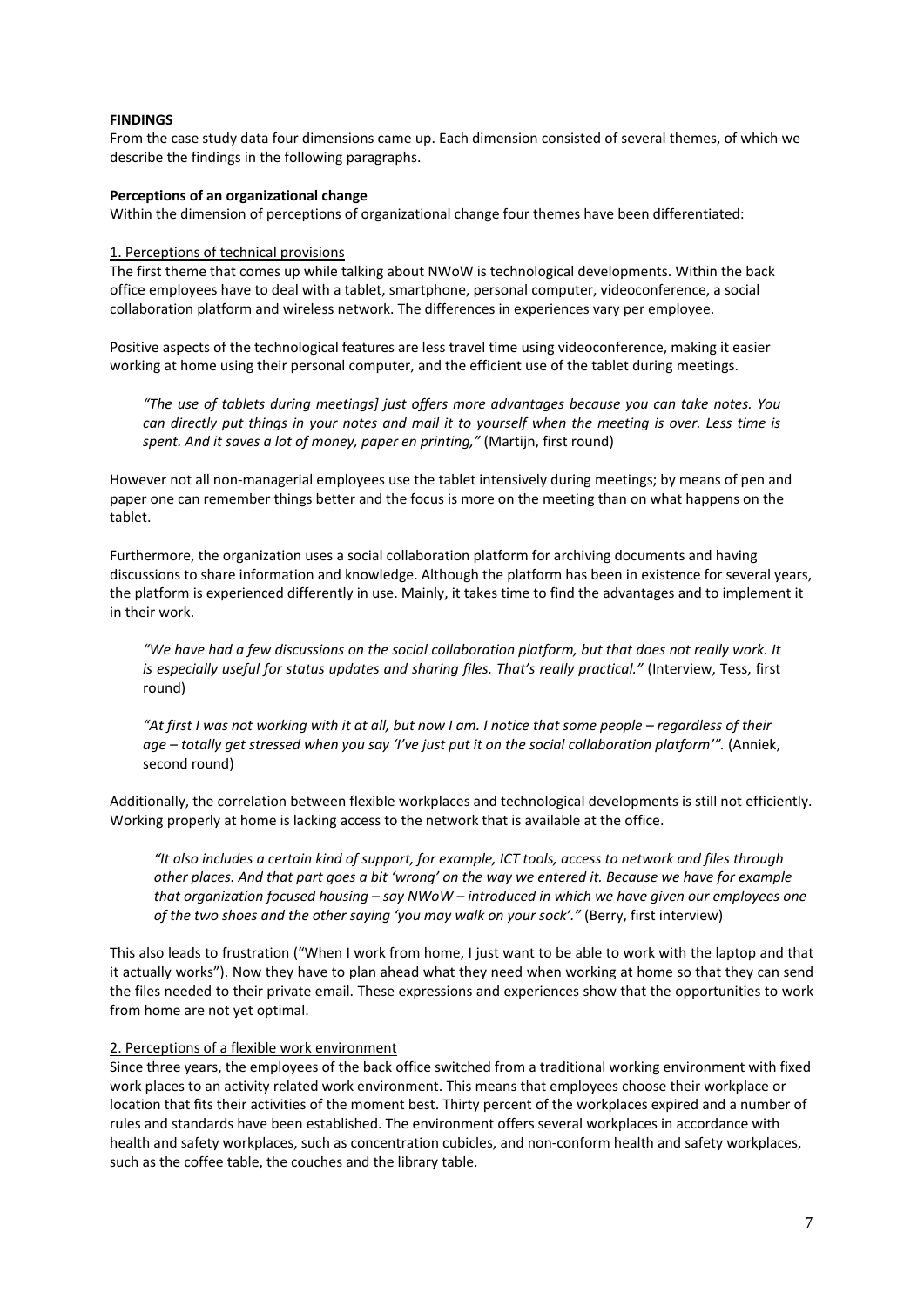Although the workplace concept contributes to the purpose of the kind of meetings or work, it is still not fully respected in practice. Observations show that non-managerial employees give their own interpretation to their work environment. Rules and standards are not always followed up. Often clustering of certain employees occurs depending on the type of work they have or the connection with some colleagues. In addition, flexible workplaces are kept occupied throughout the day regardless of the meeting employees enter. This affects the possibility for others to work at workplaces that are conform occupational health and safety, which leads occasionally into dissatisfaction and complaints about back pains. One even turned on his computer when he entered the office at 9 am, unpacked his bag and then went from meeting to meeting until 3 pm keeping his computer occupied without even being there.

Thereby, mainly non‐managerial employees who live further away and are present at the office later on the day, are working at more different workplaces. They play by the concept and experience the changes as pleasant.

"Some people find it so important to have small pictures and stuff. I don't care that it should be anonymous. I'll go and sit on the benches, for example, on a day like Friday. That gives a different setting. If I'm behind a desk or in the back sitting on the brown couches, it does something to me. It depends on *what I want to do that day. I sometimes just take that into account."* (Kim, first round)

Flexible workplaces also enhances collegiality in the way that employees come in touch with employees with whom they do not work together frequently and increases the involvement from colleagues. However, the open space create noise that influences their concentration.

"I almost always worked flexible. I think it's even a lot of fun. It means that you speak to people that you normally don't speak to. But it really is too noisy; everyone walks past you. People then begin telling a story to you. Then I just turn on my music. I'd rather sit in my loft so I can concentrate well." (Tess, first round)

In addition to the flexible work environment at the office, employees also have the opportunity to work outside the office; at another establishment, on the go, or at home, wherever they want. Although all employees have the opportunity, there is a distinction in people who live far away from the office and employees who live near the office. For those who live far away, it is more efficient and in this way they can better adjust their work and life balance. Employees are also less disturbed by colleagues because the barrier to call a colleague at home is higher than asking a fellow colleague at the office. The latter always work in the office, while people from far away often use the train, another office, or their home to be their workplace. Although they use these opportunities, they are also often found in the office.

When it comes to the perceptions of the physical work environment, employees express themselves proudly about their office:

"I have the feeling that from the moment I get in, it feels like it is definitely 'our' space. Well, you've seen it when you entered for the first time: you enter a space in which you immediately think 'Jesus, *wow, what a calm feeling, much light too'."* (Martijn, first round)

Other descriptions are 'corporate, but friendly through the use of glass, wood and funky lamps' or 'Heaven', in relation to the congress center on lower floors of the building that is called The World.

## 3. Experiencing changes in leadership style

Non-managerial employees experience a high degree of responsibility to be good in their work accompanied by the freedom they receive to organize the work themselves. This gives them the opportunity to work for example from home or to be sharp and focused so that they do not get bored and continue to perform well.

"You are responsible for what you're doing. If you have any questions, issues or policies, you can count on *them."* (Paul, second round)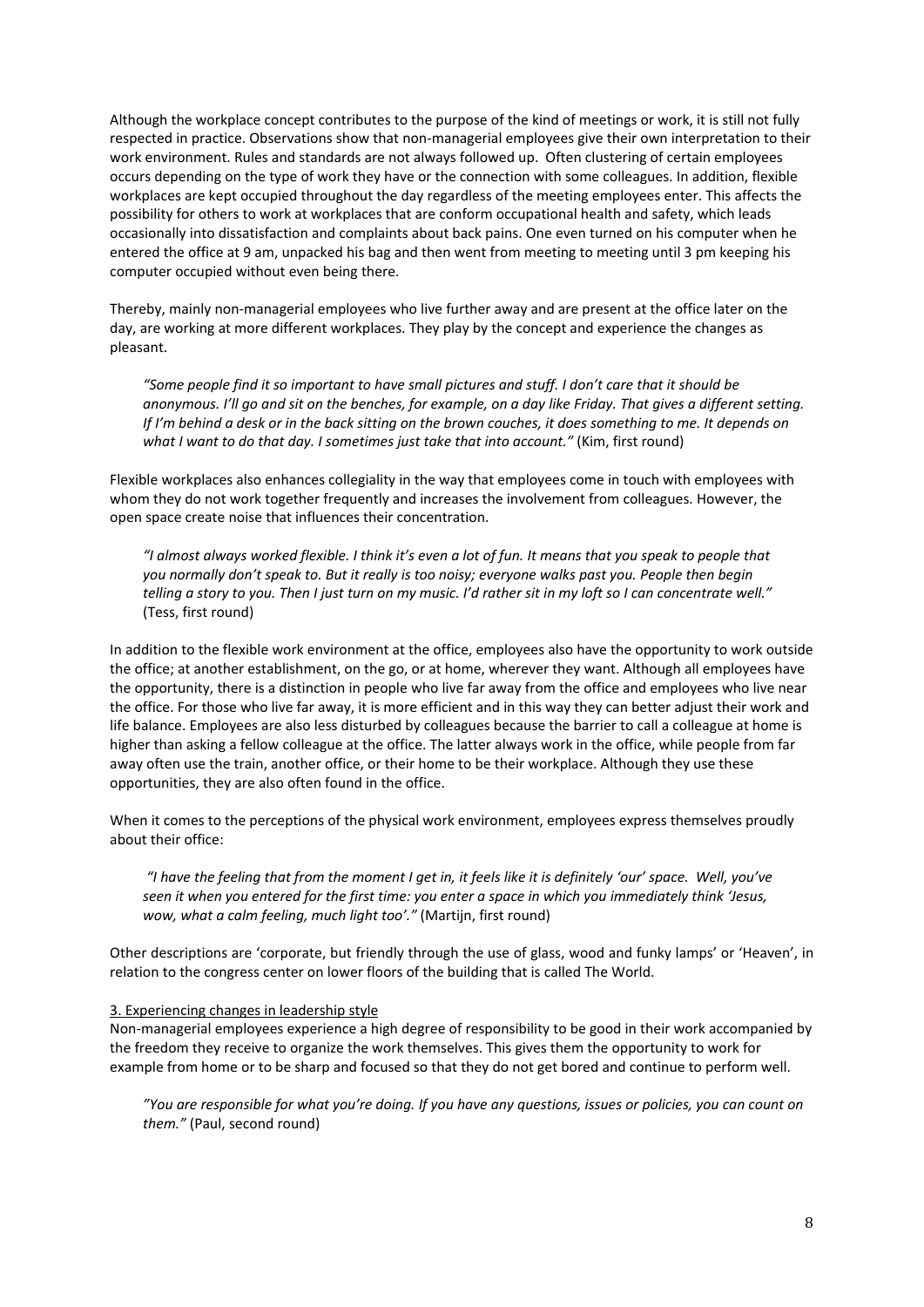Although the responsibility and freedom are perceived as positive, accessibility is seen as a negative aspect. Employees are easier occupied with their work after working hours, which sometimes results in a imbalance in work and life.

Furthermore, an item that structurally returned in the interviews is the way employees are evaluated. Employees are not judged on what they do right or wrong, but in which way they engage with their managers about what they find difficult, what goes well, how they want to develop, and what they need from their managers to be able to do a good job. These formats help supervisors with some guidance which makes them focus more on the results instead of monitoring if employees are present at the office.

"I just do the things that are expected of me. And that the matters I address, also happen. The way in how we accomplish this, is not of interest to them, as long as we make it happen. That confidence is *there."* (Kim, second round)

## 4. Towards a more Network Associated Cooperation

Since employees have access to new technologies and are able to work more at home, this also requires a different way of working together. Employees are not always present at the office anymore, and walk in and out when they feel like. A recurring element in the interpretations of non-managerial employees is that cooperation is possible in several ways. Files are being increasingly shared through the virtual network, but for meetings employees prefer a face‐to‐face collaboration. Although employees are aware of the advantages, it helps to maintain the relationship with colleagues.

"And so even though I could say 'I'm not going to the office'. I choose to do so. It is important that I see my colleagues again, and it is important that my colleagues see me again. I think that a home base is very *important."* (Berry, first round)

Respondents indicate that the virtual collaboration and working open and transparent is gaining ground slowly, but has a long term focus. It needs time to become accustomed to this way of working; employees need to implement it into their own system and using it in an efficient manner.

## **Perceptions of a Cultural Change**

The perceptions of the cultural change that NWoW asks of the organization can be divided into the cultural aspects of the organization and the adaptation of the new work practices:

## 1. Cultural aspects of the organization

According to the non‐managerial employees the organization has an open and informal culture, which is mentioned as due to the average age of employees. This average age is lower than at the rest of the umbrella organization. Observations confirm the open atmosphere. Also, non‐managerial employees say that the organization has no nine‐to‐five culture. However, observations show that many employees do not work outside these hours: employees who live far away use their travel hours as working hours, they do not bring their work home, and when they do they stick to their hours. When they do, it is an exception. Furthermore, although employees indicate the organization is an innovative organization, interviews reveal that employees are not very adaptive and are even somewhat skeptical about the new things in de organization. Employees are preserved and they like to have structure in and control over their work.

"I do have structure. I am easy to approach. If somebody needs me, I'll be there. But we do have *procedures; we do not change things overnight."* (Tino, second round)

Moreover, non-managerial employees describe the umbrella organization as a follower, being part of their character. The first steps have been made:

*"Concerning a profit organization, when your costumers walk out, you have to adapt immediately. We do not have costumers who walk out. It doesn't cost us anything. So you can work this way."* (Paul, first round)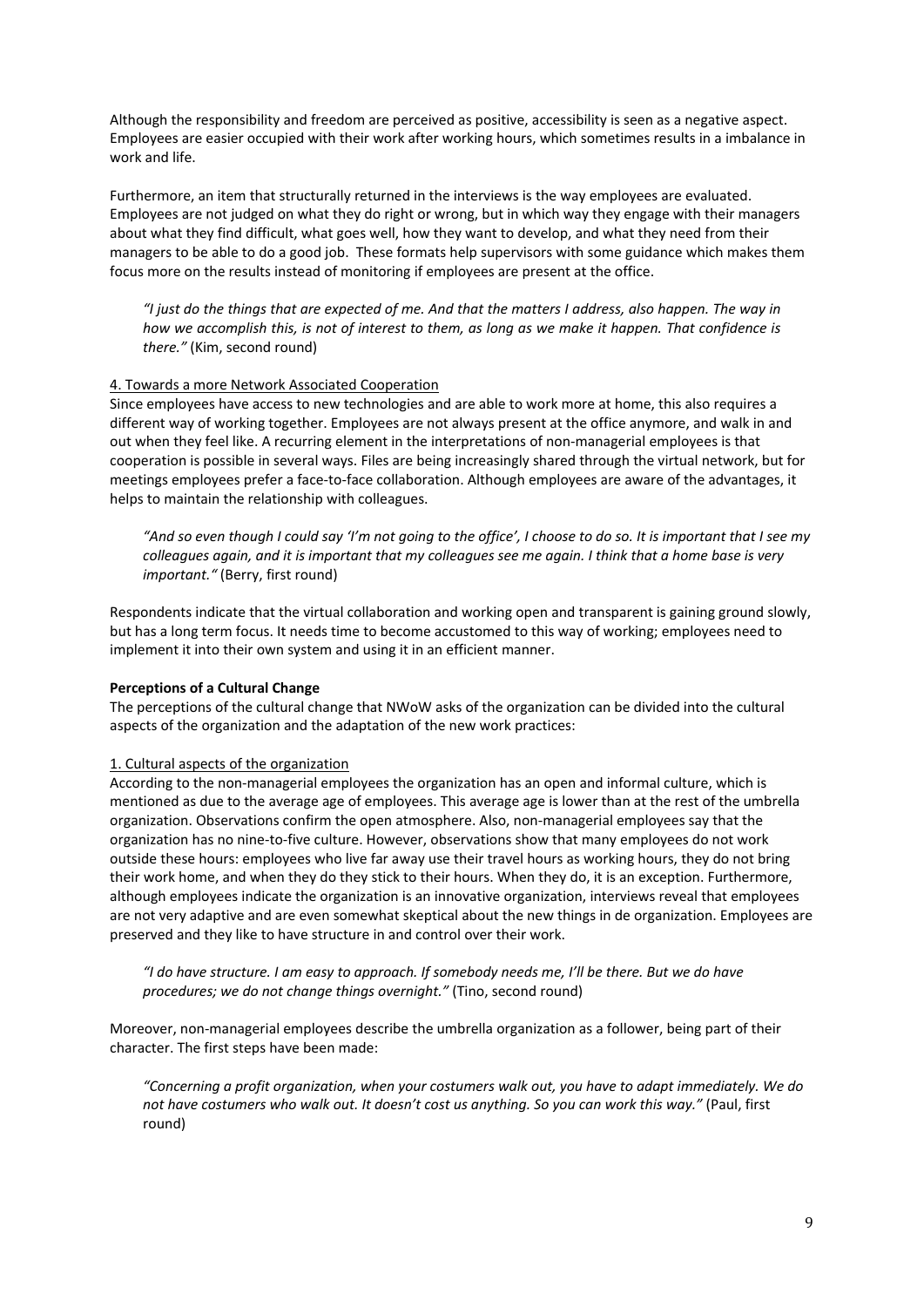## 2. Adopting new work practices

Talking about changes, some respondents find changes pleasurable and comprehensible and some find it difficult to cope with changes and indicate that it is a learning process. Within this learning process, structure is the key word that helps employees with changes. Whether it has to do with coping with the work and life balance, new technologies, flexible workplaces, virtual collaboration, or something else, you have to learn how you can use it in your way.

The need for structure is what people think is important, and this is also deriving their way of working. The non‐managerial employees like to manage their work and force themselves to adopt some structure. This is reflected in for example being informed of any progress in projects, the ability to organize the workweek yourself, and guarding the boundaries between work and life. One respondent indicates that managing expectations yields a certain bureaucratic skill and dexterity.

Due to technical provisions, the line between work and private life is blurring. Interviews reveal that nonmanagerial employees are very much aware of this line. Therefore, they are trying to manage this balance by having a clear structure and regularity in this, which requires discipline. This is often accompanied with success, and sometimes with less success. They also are aware of the change in the balance between work and life. For employees who live close to the office, the balance is easier to monitor. They leave their laptop at work. The tablet is often brought home to keep some control on their work, or still for sending that single email. For those who live far away, the balance is most blurred. A benefit as well as a disadvantage is the accessibility with their laptop or tablet on the train, but also at home. The benefit outweighs the latter.

The findings above clearly show that each employee prefers a different way of working, and thus gives a different interpretation to NWoW.

*"Some freedom, a sense of autonomy; that you are able to determine your own workplace. It makes me* feel fine. It also provides me with a kind of confidence that the organization has in her employees. You attain the facilities to perform well. And you are able to adapt it to your own way of working. I think it's a *very nice feeling, I'm in control."* (Tess, first round)

Non-managerial employees who have to travel a lot, are experiencing NWoW in a very different way than those who always work on the same spot. The office is used as a space to bridge time between appointments and to receive input from other employees in their work. They often work on locations other than the main office, which increases people's tendency toward sharing information and documents via the virtual network. For them, this way of working is seen as a benefit. The combination of consultations and meetings in the office and sharing documents virtually, keeps them involved with their colleagues. In addition, working flexible is also providing the employees with the possibility to shift things around in their private life. You are not limited to certain times.

"When I know I have to work in, say, Leeuwarden, I can simply go without making arrangements with my team members because I can log in the system there. When I work at home, I can't reach the network *drive so I have to make arrangements with my colleagues."* (Paul, first round)

Every employee gives his or her own interpretation to the way they want to work. Important is the added value that it brings employees personally. This can apply to both life and work.

## **Sense giving processes on management level**

Although the focus of the study was on the sense making processes of non-managerial employees, the sense giving of managers and their involvement in implementing NWoW in the organization is important as well.

Firstly, the familiarity of the concept NWoW is for many non-managerial employees not clear. Although descriptions contain elements of the whole concept, all respondents describe it differently. NWoW may be working time and place independent or may be in combination with the opportunity to work anywhere you want. NWOW may also be as only being facilitated by techniques such as a tablet or as a solution to save money. A few shortly mention in what way they collaborate with colleagues and the mode of directing.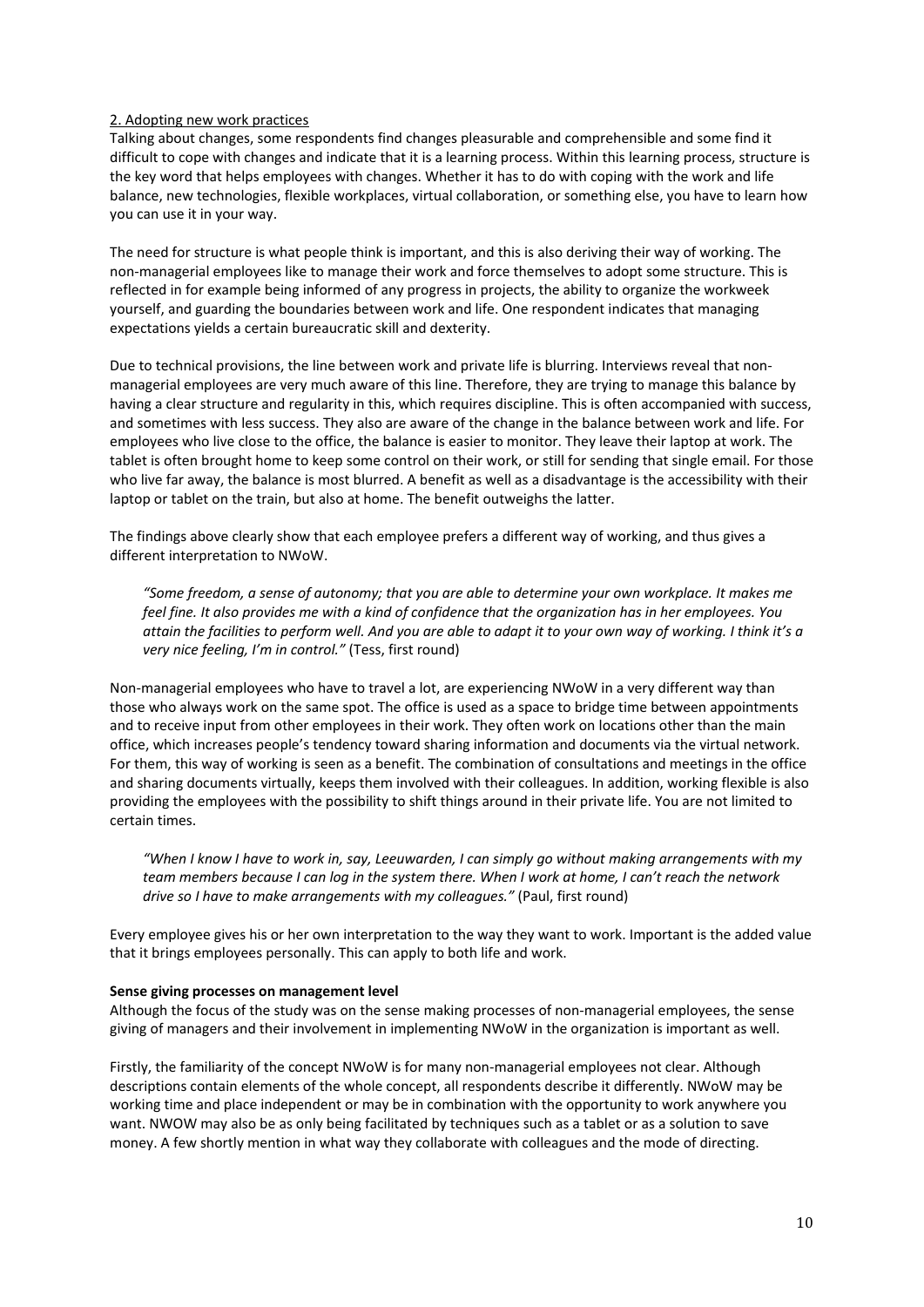"Well, I would say that NWoW is a cultural change so that you can say: 'I don't need to sit at the same desk every day to do my work', so time and place independent. You use a lot of these kinds of instruments [pointing at tablet] to do your work and also to make appointments with your colleagues. I think that is *the idea."* (Tino, first round)

Furthermore, respondents indicate that NWoW has not been introduced as such, but only a couple of elements have been introduced. This has been confirmed by the document analysis: a vision has been launched, however departments itself had to implement it.

Secondly, employees want more support and enrichments from management. There is for example a lack of communication. Employees find it hard to cope with new items and would like to have explanations.

"You get a lot thrown over the fence; just figure it out! But again, this is a matter of learning." (Fleur, first round)

Employees would like to be facilitated in for example seminars and manuals, in which attention has been paid to how these innovations can be used. Although there are opportunities for training, employees want support from management in advance instead of going after this support themselves. Furthermore, management also has to set a proper example for employees, which isn't the case at this moment.

## **Perceptions of Management Fashion**

The employees of the case study perceive NWoW as a management fashion, as a temporal solution. The non‐ managerial employees interpret NWoW two-sided. Initially, they experience it as a phenomenon that is continuous. The external environment will never stop changing, stimulating organizations to be adaptive to changes all the time. However, on the other side they interpret it also as a phenomenon that is a temporarily solution for this particular moment in time in which organizations are forced to be responsive to the changing external environment. After a while, another trend or hype will take over.

"There is a lot of attention for at this moment. So it is a trend and maybe even a hype. There are also a lot of movements going on. [...] Since it is a hype, everyone is very involved to it. At a certain moment it will *become normal en it will be considered as the normal work package."* (Fleur, first round)

Within these interpretations of NWoW, non-managerial employees also indicate some elements as permanent, such as the accessibility to documents by means of virtual collaboration.

## **CONCLUSIONS: SEARCHING FOR YOUR OWN WAY OF WORKING**

The study indicates that the expressions and experiences of non-managerial employees in relation to NWoW were based on cultural characteristics of non-managerial employees and the absence of sense giving of managerial level employees. Non-managerial employees have different interpretations of NWoW, which implicates that employees are sometimes not sufficiently aware of the content of NWoW, are not involved in the process of implementation, have no knowledge on the process and have the feeling that the concept is not introduced as such.

However, the main thing that is derived from expressions and experiences of non-managerial employees is that employees are searching for their own way of working; the way of working that suits them best. Some of them are succeeding, some are still struggling in this process. NWoW is perceived differently by all non-managerial employees. A first explanation is the type of work situation employees are in. The findings show that employees, who live at a distance, prefer and adopt a different way of working than those who always work at the office and have little or no need to travel. Additionally, through individual characteristics such as the strong need for structure in and control of their work, and following rules and procedures, employees are preserved in the way they are dealing with innovations. The non-managerial employees have to get used to these sometimes unexpected changes.

What the employees perceive as most positive related to NWoW, is that they have all the responsibility and the sense of freedom in their own work. In addition, employees who always work in the office find the tablet a tool to work more efficiently. Employees, who also work outside the office, experience flexible working hours and flexible workplaces as pleasant, since they can combine their work and private life better. What employees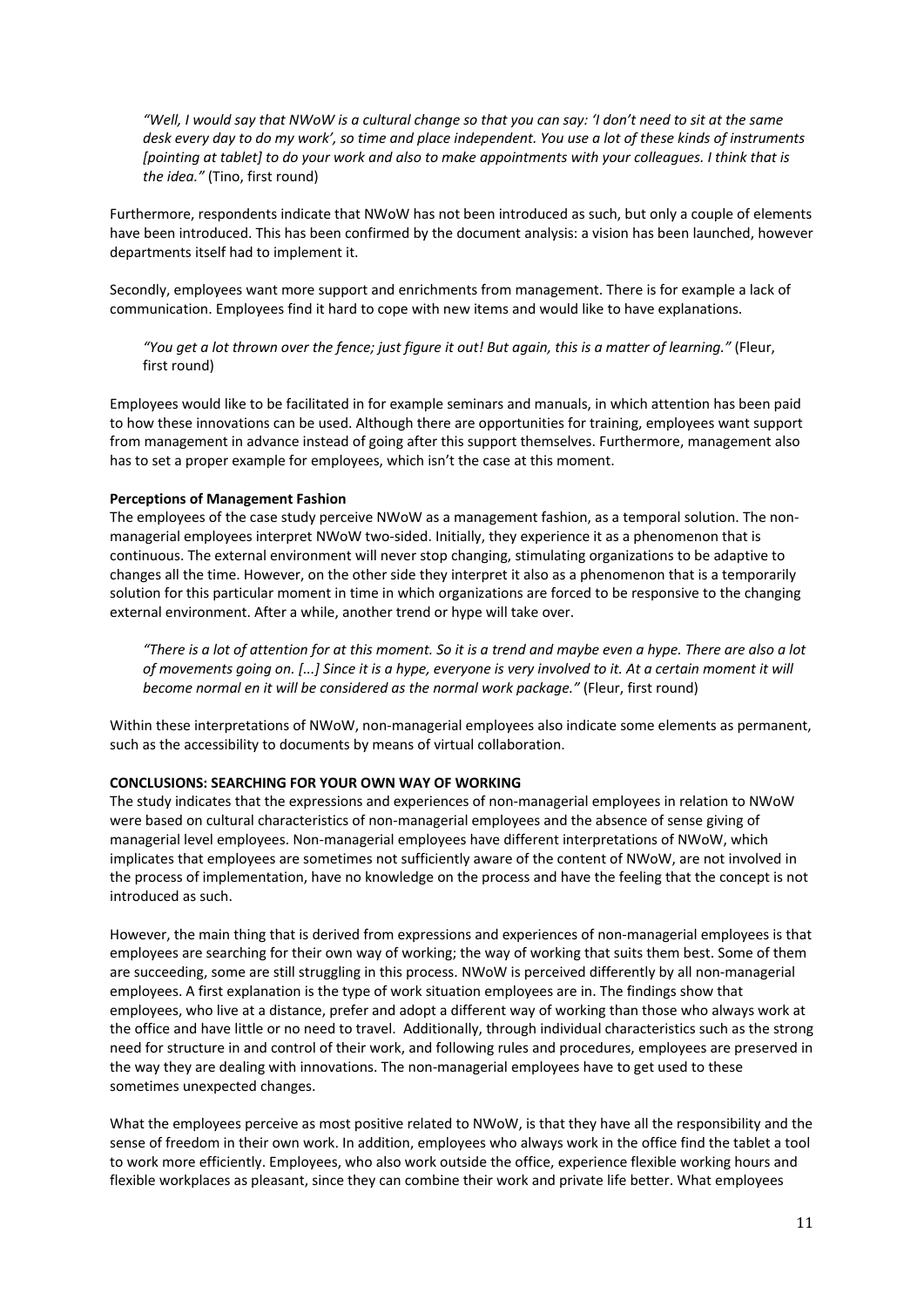experience the least positive is the use of some technical provision. For employees who also work at home it is a 'lack of the second shoe' that is perceived less; working at home is allowed, however the possibility to access the network drive at the office is not there yet.

To what extent employees accept NWoW and apply to their work is a question that comes up. Employees state that they experience NWoW as a management fashion in which they consider it as a temporary phenomenon. However, they also indicate that NWoW has also components that will be permanent and are an indispensable part in any organization. Few of the employees are succeeding more than others in adjusting to NWoW. Those employees seem to have a more flexible and innovative mindset and are able to deal with changes more easily.

## **DISCUSSION & PRACTICAL IMPLICATIONS**

Since non-managerial employees are assumed as key to success, it is important for managers to know what is going on with their employees. Not only related to content, but also on a personal level, such as preferred ways of working. The employees repeat that they perceive a new way of working as a learning process that in the longer run might succeed. In addition, the employees indicate that the organization is rigid, and has bureaucratic characteristics. At the moment NWoW was first introduced not all supporting facilities were developed yet and, maybe more important, the vision on NWoW of the umbrella organization was not clearly defined. This forces both employees and organization to get accustomed to innovations before they are able to optimize and apply them into their day‐to‐day work practices.

In this process of acceptation and institutionalization, habituation has to be taken into account. In this, employees expect support from managers on opportunities and the use of changes and innovations. Nonmanagerial employees indicate with emphasis, that in order to accept and apply a new way of working, they need time to adjust, and that new ways of working should be determined by their own preferences; the way that works for them.

Two prominent conclusions are drawn from the findings. The first is that employees find a way of working that matched their individual preferences in work and life, and in which they are able to perform at their best. This is not necessarily the way of working the organization prefers. The second is that employees perceive NWoW as a management fashion, since they view it as a temporary phenomenon in time. This influences the interaction and match between organizational policy and daily experiences of non-managerial employees. It also may influence the process of acceptation and institutionalization of NWoW.

What do these findings mean for organizational change in general? And for the organization itself? NWoW is not just an organizational change, but should be placed in a broader context. This paper gives a description of the meaning employees give to NWoW and the way it contributes to better and more productive working of individuals, from the perspective of those individuals. Upcoming questions are: Can you create NWoW, is it feasible or is it a process of trial and error? Is there a 'language' that makes it easier to match the sense giving of managerial employees and the sense making of non‐managerial employees? And is work actually done better with NWoW or not? Does NWoW it contribute to the organizational goals?

This study has contributed to the fact that there are now more insights in the way employees deal with changes, and how they express and experience in their work. Some changes were already implemented for a couple of years and have been structured into the way employees do their work. Other changes and innovations have entered the organization just recently. Employees are still struggling with these and searching for a way that suits them best. In addition, the changes are just recently combined to an overall vision launched by the umbrella organization. These interpretations are perceived through sense making processes. Sense making is an ongoing process, making it possible that, in a while, employees will experience NWoW differently.

Furthermore, little attention has been paid to organizations with a bureaucratic and hierarchical character. This study provides more insights in how such an organization copes with a rapidly changing environment. It also highlights the importance of cultural characteristics of an organization and its employees when it concerns an organizational change. In addition, it shows that managers could have influence on the process when they are more involved. They give sense to a vision or strategic change through which employees are able to get more support and information about the purposes and impact, so the chance of success might be greater.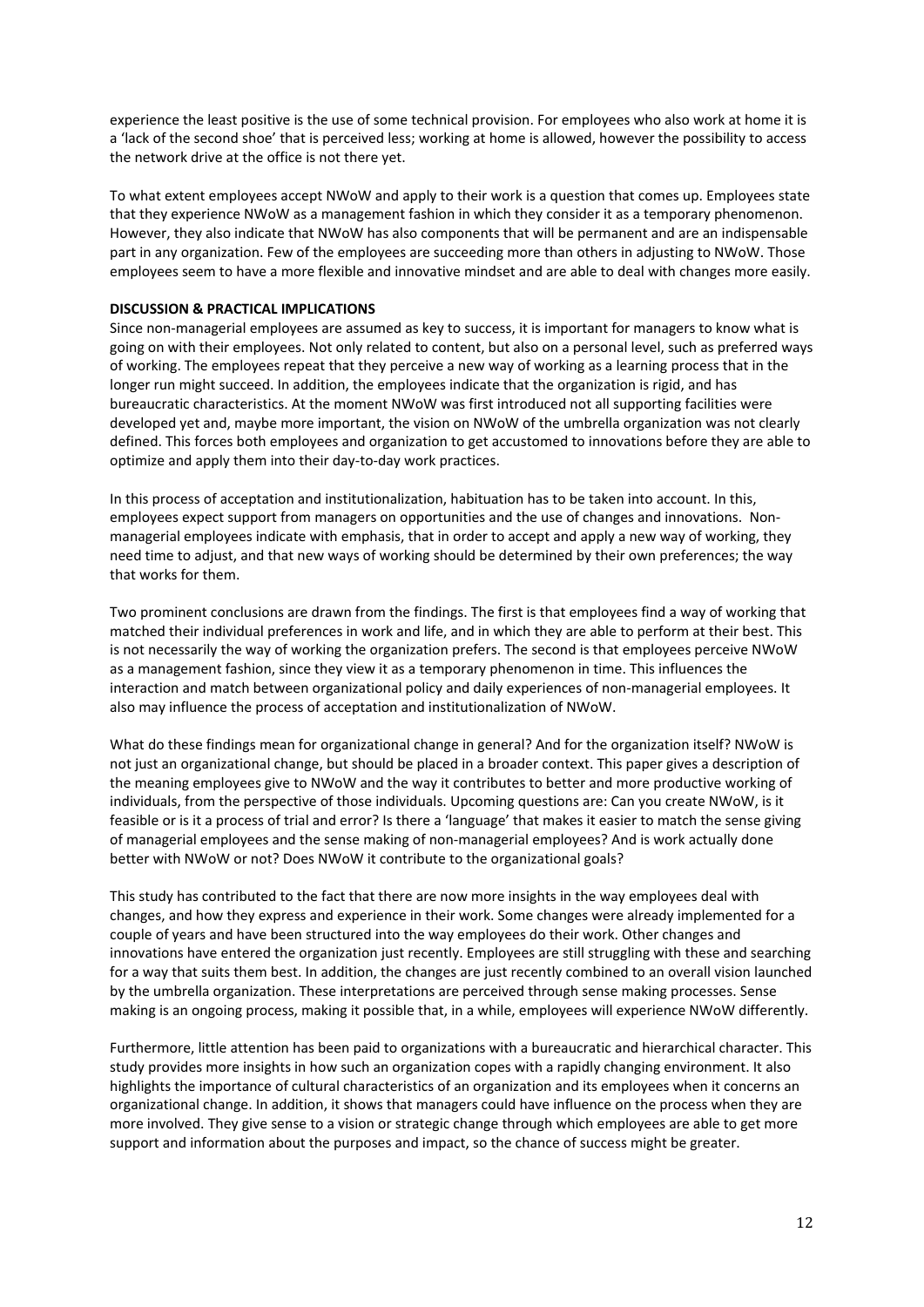Grounded from this research is the perception of conveying NWoW as a management fashion. This perception emerged from the data and set NWoW in a different light. The question that occurs is whether NWoW – seen as a temporal phenomenon – is now being experienced by employees differently rather than being perceived as a permanent phenomenon.

## **CONCLUDING REMARKS, LIMITATIONS & FUTURE RESEARCH**

In order to capture the embodied experiences of non-managerial employees in qualitative research and to establish the trustworthiness, it is important as a researcher to be aware of possible threats in description, interpretation and theory (Maxwell, 1996). And according to Robson (2011, p. 159), 'there is no foolproof way of guaranteeing validity'. By using data

triangulation and theory triangulation, and by being transparent about the data analysis and the interpretation, we tried to be accurate and thorough. However, this does not mean that there are no alternative explanations than the theory used in this study. And, as an characteristic of every (case) study, new questions arise from the findings.

Questions that rise up are for example: Has it changed over time? Are employees – and therefore also the organization – learning and adjusting more easily to the changing environment? Therefore it can be useful to investigate how the expressions and experiences have been changing over time.

It is also interesting to see how other bureaucratic organizations deal with these NWoW, or how it relates to organizations that are more modular and network oriented. Do employees always need a certain amount of structure to cope with the freedom that NWoW implicates or is that a typical characteristic of the bureaucratic culture of this case study? By focusing on the cultural characteristics of both managers and employee and on the sense giving processes of managers, it will provide more insights into the whole process.

Despite the fact that employees indicate that NWoW does indeed contain elements that are permanent in nature, future research is necessary to the idea that a management fashion has effect on the degree of acceptance and institutionalization of an organizational change.

## **REFERENCES**

- Baane, R., Houtkamp P. & Knotter, M. 2011 *Het Nieuwe Werken Ontrafeld.* 's‐Gravenhage: Van Gorcum.
- Bailey, D. E., & Kurland, N. B. 2002 *A review of telework research: findings, new directions, and lessons for the study of modern work.* Hoboken, USA: John Wiley & Sons, Ltd.
- Balogun, J. & Johnson, G. 2004 'Organizational restructuring and middle manager sensemaking.' *Academy of Management Journal* 47 (4): 523–549.
- Balogun, J. & Johnson, G. 2005 'From Intended Strategies to Unintended Outcomes: The Impact of Change Recipient Sensemaking.' *Organization Studies* 26: 1573.
- Bartunek, J. M., Rousseau, D. M., Rudolph, J. W. & DePalma, J. A. 2006 'On The Receiving End: Sensemaking, Emotion, an Assassments of an Organizational Change Initiated by Others.' *Journal of Applied Behavorial Science* 42: 182.
- Batenburg, R. & Van der Voordt, T. 2008 *Effecten van facilitybeleving op de gepercipeerde arbeidsproductiviteit.* Delft: CFPB.
- Blummer, H. 1966 'Sociological implications of the thought of George Hubert Mead.' *American Journal of Sociology* 71: 535‐548.
- Bourgeois III, L. J. 1984 'Strategic management and determinism'. *Academy of Management Review* 9: 586‐596.
- Bower, J. L. & Doz, Y. 1979 'Strategy formulation: A social and political process'. In D. E. Schendel and C. W. Hofer (eds.) *Strategy Management: A New View of Business Policy and Planning,* pp. 152‐165. Boston, MA: Little, Brown and Co.
- Brown, J. S. & Duguid, P. 1991 'Organizational Learning and Communities‐of‐Practice: Toward a Unified View of Working, Learning, and Innovation.' *Organization Science* 2: 40‐57.
- Charmaz, K. 2006 *Constructing grounded theory*. Thousands Oaks, CA: Sage.
- Crotty, M. 1998 *The Foundations of Social Research: Meaning and perspective in research process.* London: Sage.
- Dunphy, D. 1996 'Organizational change in corporate setting.' *Human Relations* 49 (5): 541‐552.